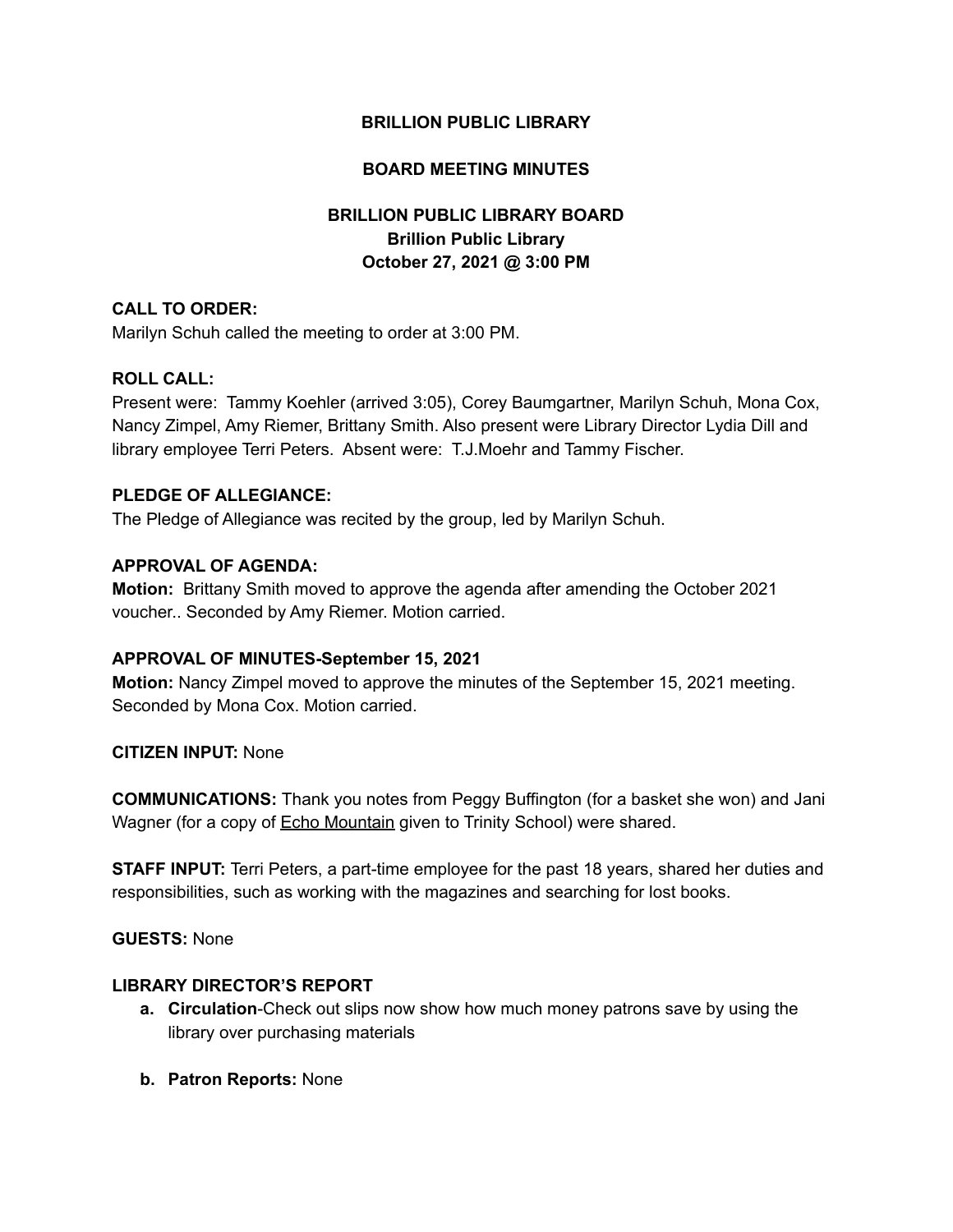- **c. Financial-** Marilyn Schuh moved to accept the financial report as printed. Seconded by Corey Baumgartner. Motion carried.
- **d. Library Happenings:** Take and Makes have proved to be very popular. Some DVD's were moved from the adult section to the children's section based on content.New Holstein Public LIbrary donated a shelf which we will use for the DVD's. We will not hear about the ECF Grant until next year. Lydia will try to get more information. Stickers are being applied to books in a series to help identify them more easily. The Friends of the Library are sponsoring a book bag sale as a fundraiser. This includes bags for adults and children.

**AUTOMATION/TECHNOLOGY:** One of the computers crashed, but was covered by warranty. Another computer was moved to a different station based on use. We are realizing that many of our computers are dated and something will have to be done in the future.

# **BUILDING AND GROUNDS MAINTENANCE:**

- **a. Parking lot-** Our original proposal for work on the parking lot is from 2018. Lydia has requested a new estimate.
- **b. Bathroom update-**School Home Improvements provided an estimate of \$5000 to repair the staff bathroom. The estimate included new fixtures from Fuhrmann. Lydia will contact Jeremy Eickert for clarity on the need for new fixtures.

**LIBRARY PROGRAMS:** Ryan Hale has volunteered to come in once a month to provide financial advice. He will discuss saving for college on November 3, 2021,

**MANITOWOC-CALUMET LIBRARY SYSTEM:** The MCLS Board needs to fill one vacant seat. Our Board members are welcome to volunteer. Meetings are every other month.

**LIBRARY BUDGET-**Due to Lydia switching from a single health plan to a family plan, the budget has increased \$11,000. There was much discussion as to how to approach this problem. The Board strongly feels that it is unfair to ask Lydia to find budget cuts to resolve this situation.

**STRATEGIC PLAN-**Lydia would like to form a committee to focus on our strategic plan, rather than having to involve the entire board. Lydia and Mona will be on the committee. We will ask Amy if she is willing to serve; if not, Tammy K. will participate.

**OLD BUSINESS-**Our Covid policy will remain as is.